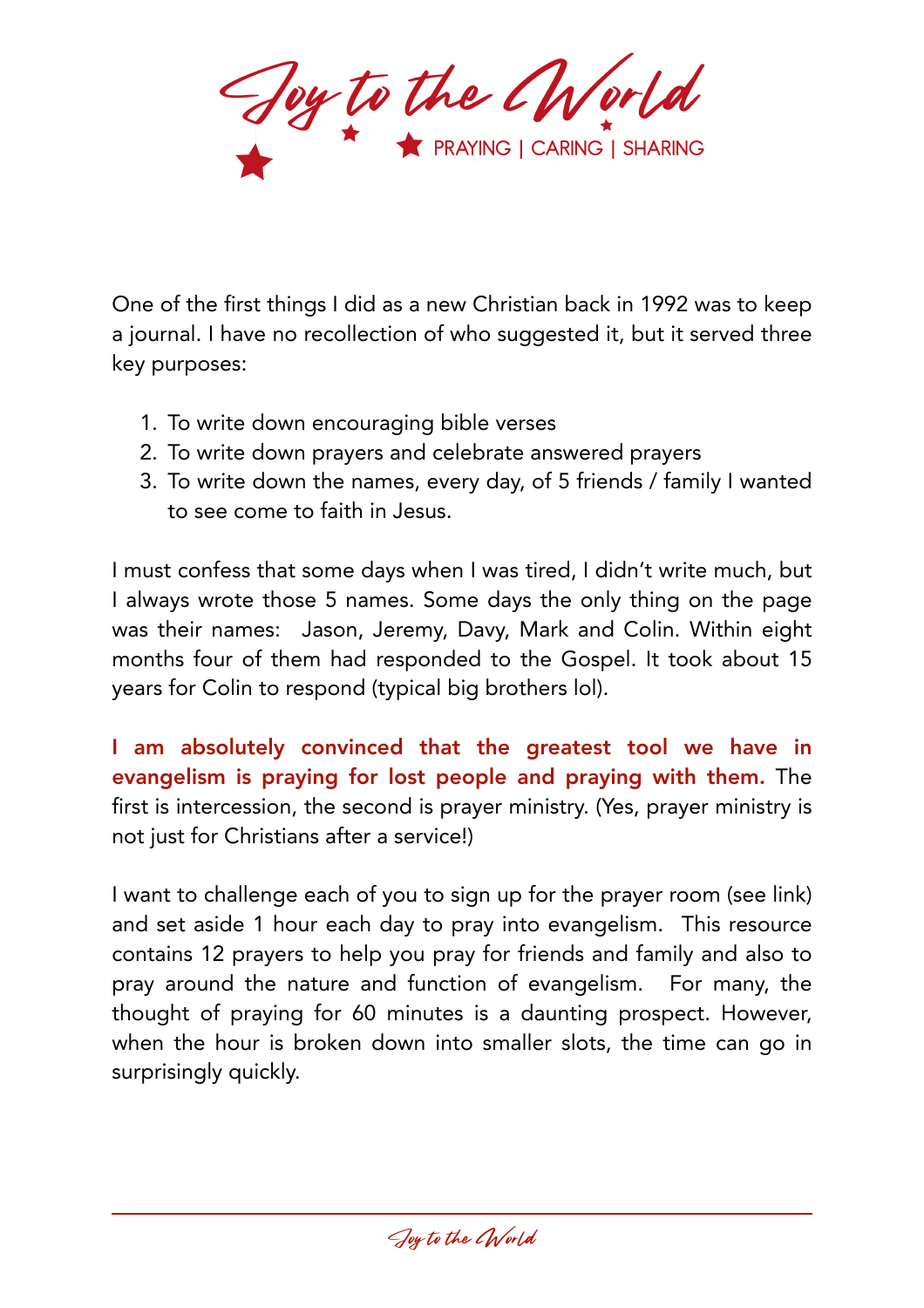The idea is to use each prayer as a tree trunk, and branch off in your own words allowing the Holy Spirit to guide you as you think of particular people or situations that can be included.

We have also created a prayer walking group via Strava. Let's see how many miles of prayer we can clock up! Click here to join:

<https://www.strava.com/clubs/joytotheworld>

# Let's pray:

# 1. Personal Reflection

Father God,

Teach me how to pray for others who do not yet know you as both Lord and Saviour, give me a fresh revelation of the Cross and the only hope it brings to mankind, show me the reality and tragedy of a lost eternity.

Forgive me when I have become complacent in my praying, when I have taken my eyes off you and relied on human engineering. Forgive me when I leave the great commission to others, when I abdicate my position as an ambassador for you and become inward focused.

Teach me how to weep for lost people, break my heart with what breaks yours, give me a heavenly perspective of the Gospel and my role as an agent for transformation and hope. Lock me in with you this hour, may your Holy Spirit equip me and give me the words and unction to pray for my friends and family.

Joy to the CWorld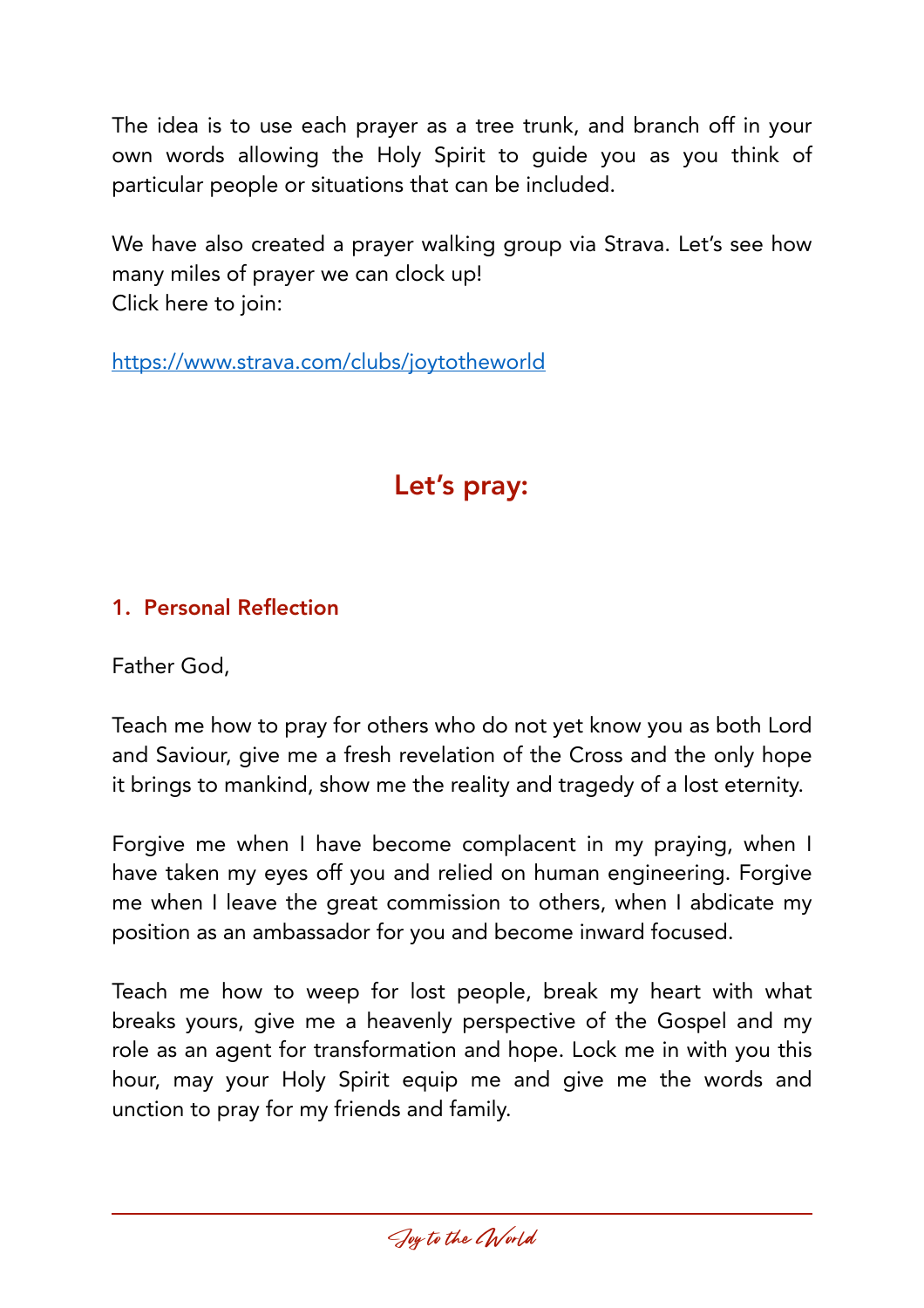Your word says, *'In the same way the Spirit [comes to us and] helps us in our weakness. We do not know what prayer to offer or how to offer it as we should, but the Spirit Himself [knows our need and at the right time] intercedes on our behalf with sighs and groanings too deep for words.'*

Lord, help me in my weakness.

Amen

# 2. A Prayer for Our Prodigals

Father God,

We bring our prodigals before you in prayer. Thank you that you know each of them by name. (You can include their names here).

May your Holy Spirit, the Spirit of truth, love, peace and goodness pursue them and rest on them. May you set them free; delivering them from the illusions and false inspirations that are holding their attention, holding them ensnared.

Father, we ask that you reveal Jesus to each one of them and reveal your word to them in ways they can understand and relate to. Help them and give them grace to respond. Please set them free.

Father, we thank you that you are able and that there is no situation that you can't rescue them from.

Lord, hear our prayer.

Amen

Margret Clarke

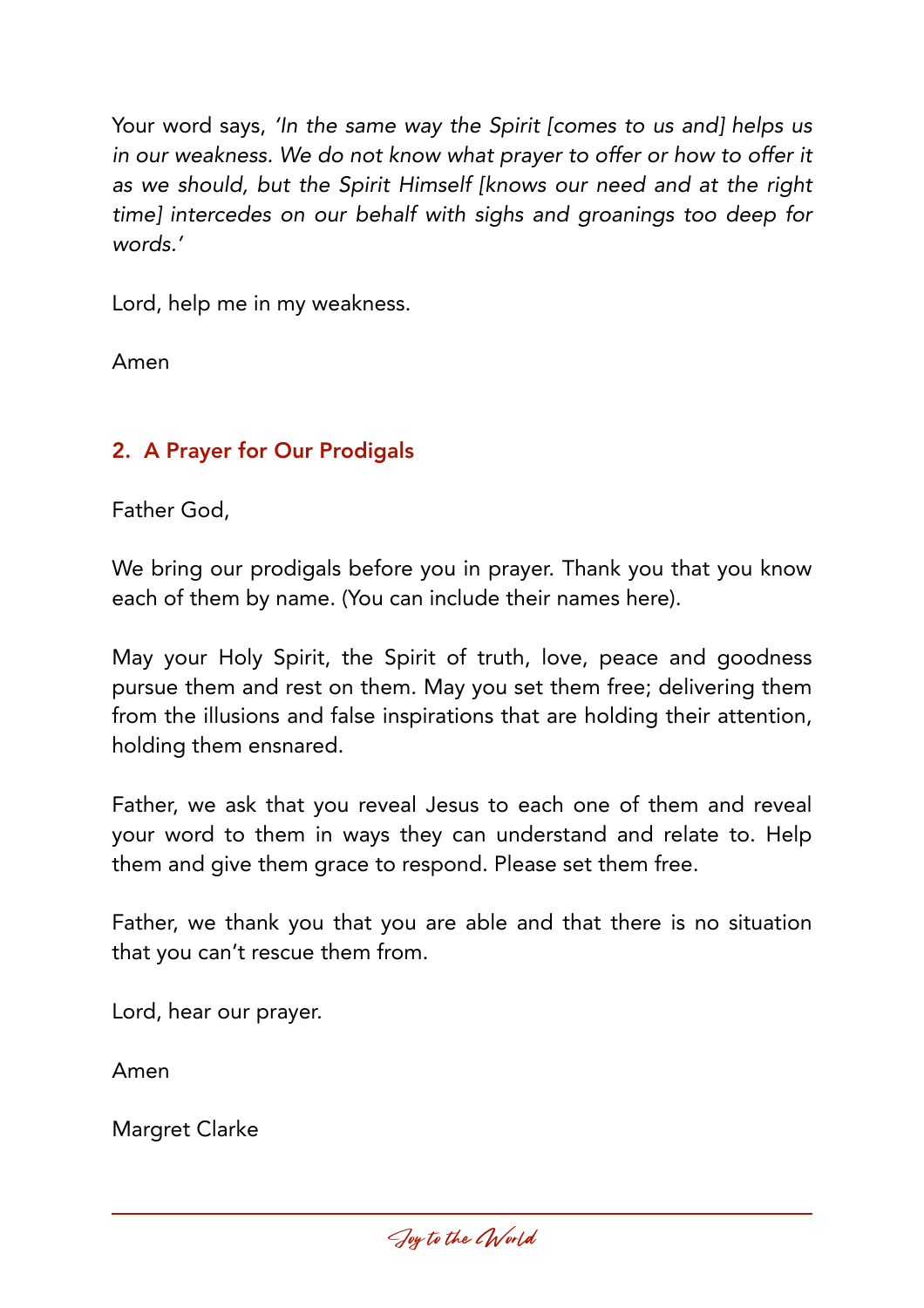#### 3. The Great Commission

*Therefore, go and make disciples of all nations, baptising them in the name of the Father and of the Son and of the Holy Spirit, and teaching them to obey everything I have commanded you. And surely, I am with you always, to the very end of the age. Matthew 28:19-20* 

Take some time to meditate on this text.

Father God,

Thank you for including me in the great commission. Thank you for allowing me to be part of your plan to reach the world for Jesus. Help me to fulfil that role today, to be courageous and to make the most of every opportunity.

Amen.

(Think of the different people you can interact with today, on social media, text message, e-mail, face to face etc. Ask the Holy Spirit to help you in each situation to display and share the love of Jesus.)

#### 4. A Prayer for My Neighbours

(*whilst walking around your neighbourhood or in your home*)

Father,

Thank you for your presence in me. I believe in the promise of your Holy Spirit, that you will fill all who ask through faith in Jesus Christ. Today, I ask that you would fill me again that I might bring you glory and seek your Kingdom in my neighbourhood.

I pray that you would use me in any way you see fit to bless my neighbours, to demonstrate Christ to them and to see people come to faith. I am so aware of how much we need your Kingdom to come! On my street, for my neighbours, will you pour out your Spirit - bring

Joy to the CWorld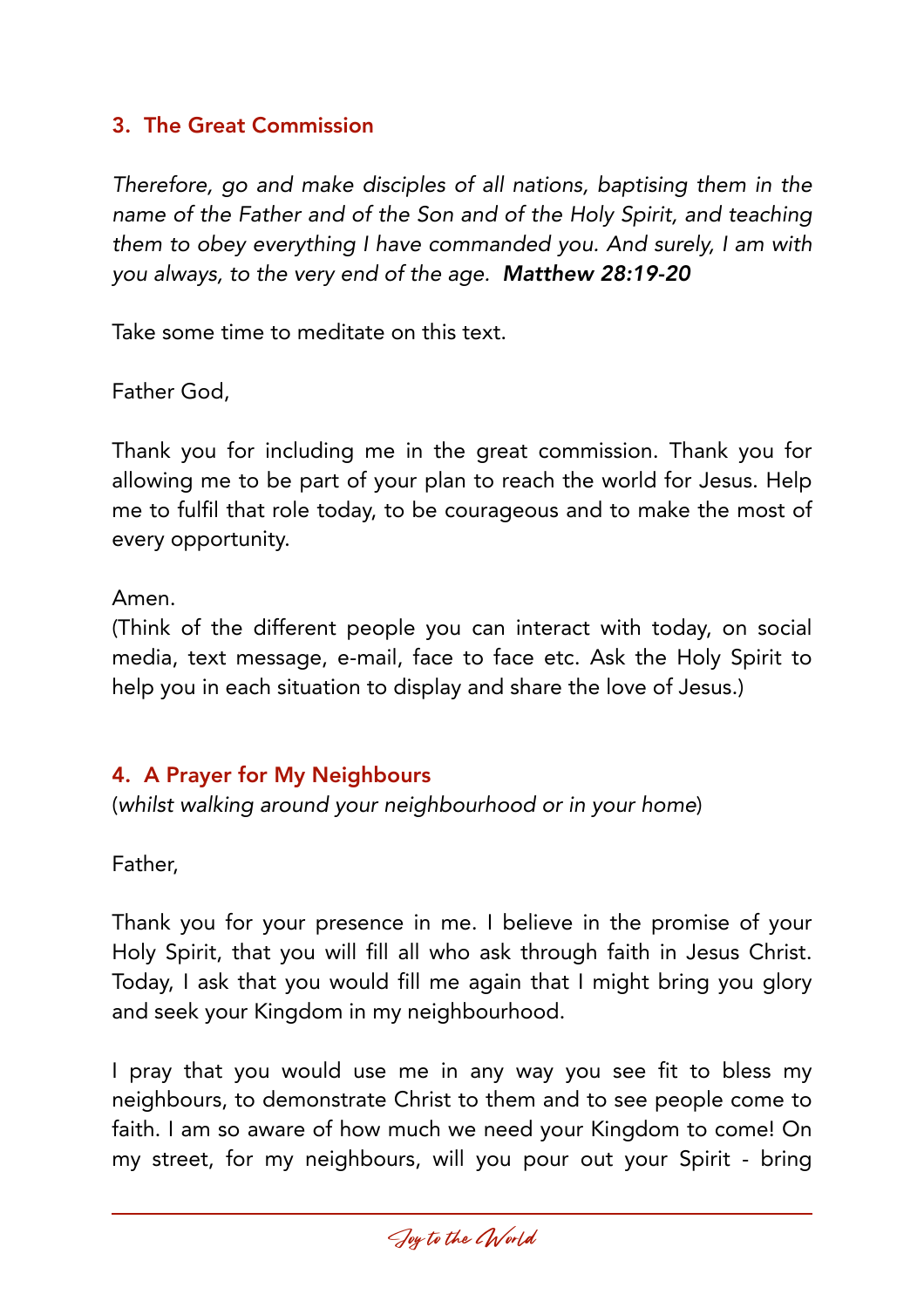conviction where conviction is needed, comfort where pain is overwhelming, faith where unbelief reigns, liberation where the enemy has blinded people to your truth.

*(Take time to pray for each of your neighbours by name)*

# *A Declaration over your neighbourhood/neighbours' homes:*

In the name of Jesus Christ, I reject every scheme of the enemy to blind people to the truth and keep them in darkness. I bless this neighbourhood in the name of Jesus and will stand guard over it as a Christian, full of the Holy Spirit.

Father - may your will be done here, may your Kingdom come. Let the joy of your salvation fill these homes!

Amen

Tim Houston

# 5. The Church

*'I will build my church and the gates of hell will not prevail against it.' Matthew 16:18*

Father God,

Thank you for the promises of your word. Thank you for the promise that you will build you church, the '*Ekklesia*'.

- Pray for your local church, that the leadership will take action to help fulfil the commission of Jesus.
- Pray that the church will act with grace and love as it serves the community.

Joy to the CWorld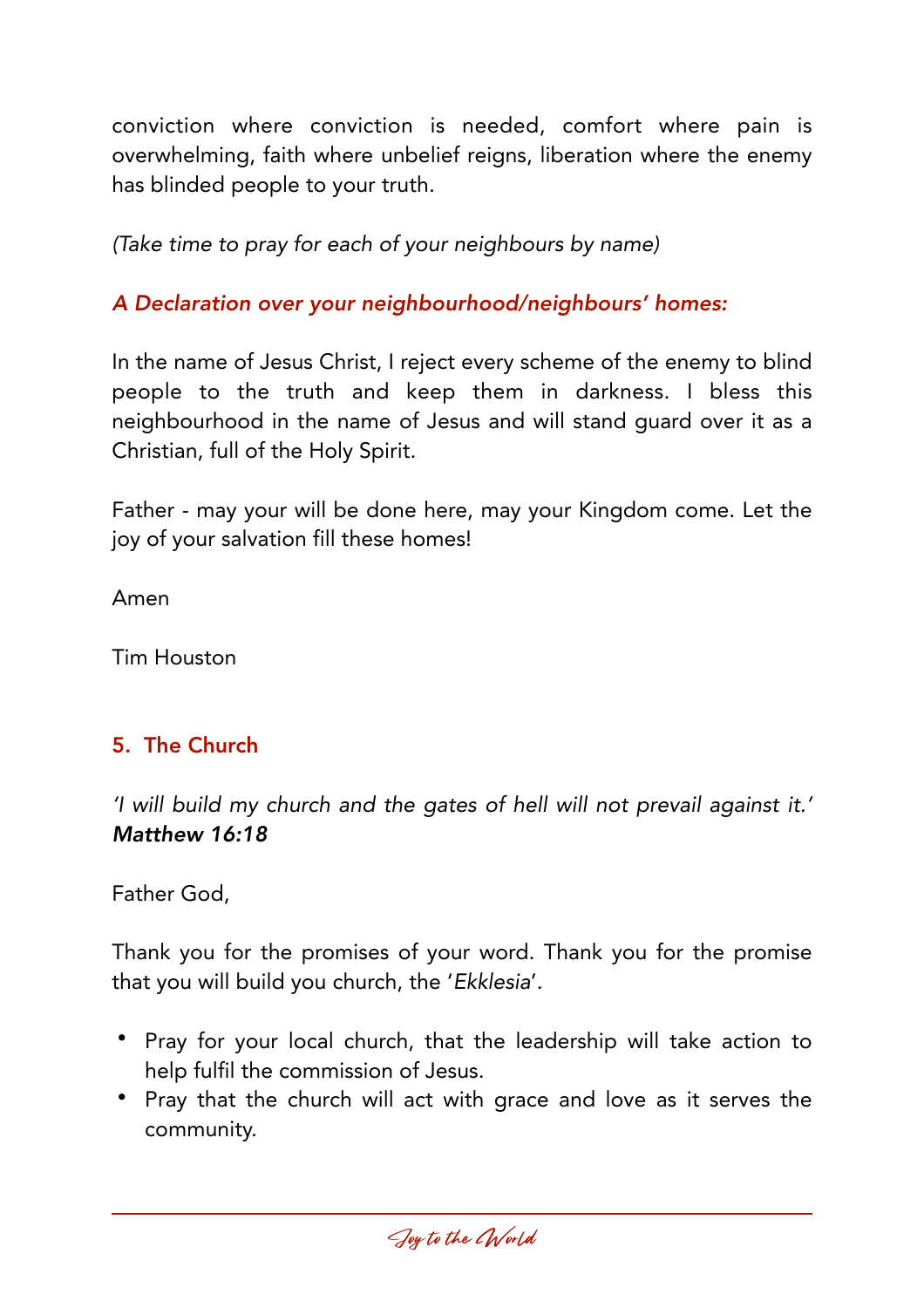• Pray that the church will bring good news, compassion and healing to those in need.

## 6. Mission

*(A prayer for those involved in mission both at home and overseas)* 

O God, bless all those who have gone out bringing the message of the gospel to those on our streets and in other lands.

I pray for those who are enduring hardship, those who are facing peril and danger, those who have left secure jobs, those who have left families behind, those who are struggling financially, those who are discouraged and those who feel isolated.

Bless those who are working especially with children. *(You may want to mention specific ministries, or people)* Bless those who are working as chaplains in hospitals, armed services and in sports.

Help us never forget those who are often out of sight. Help us to give generously of our money to their work. so that it may go where we ourselves cannot go.

We pray also for those who are involved in mission via radio and media. Thank you for the incredible potential of Christian radio and the many thousands that it impacts each year. We pray for those leading each organisation and those who host regular shows. Protect them, encourage them and give them creative ways to share the person and power of Jesus with others.

Father God, bring quickly the day when the knowledge of you will cover the earth as the waters cover the sea.

Amen

Willam Barcley (edited)

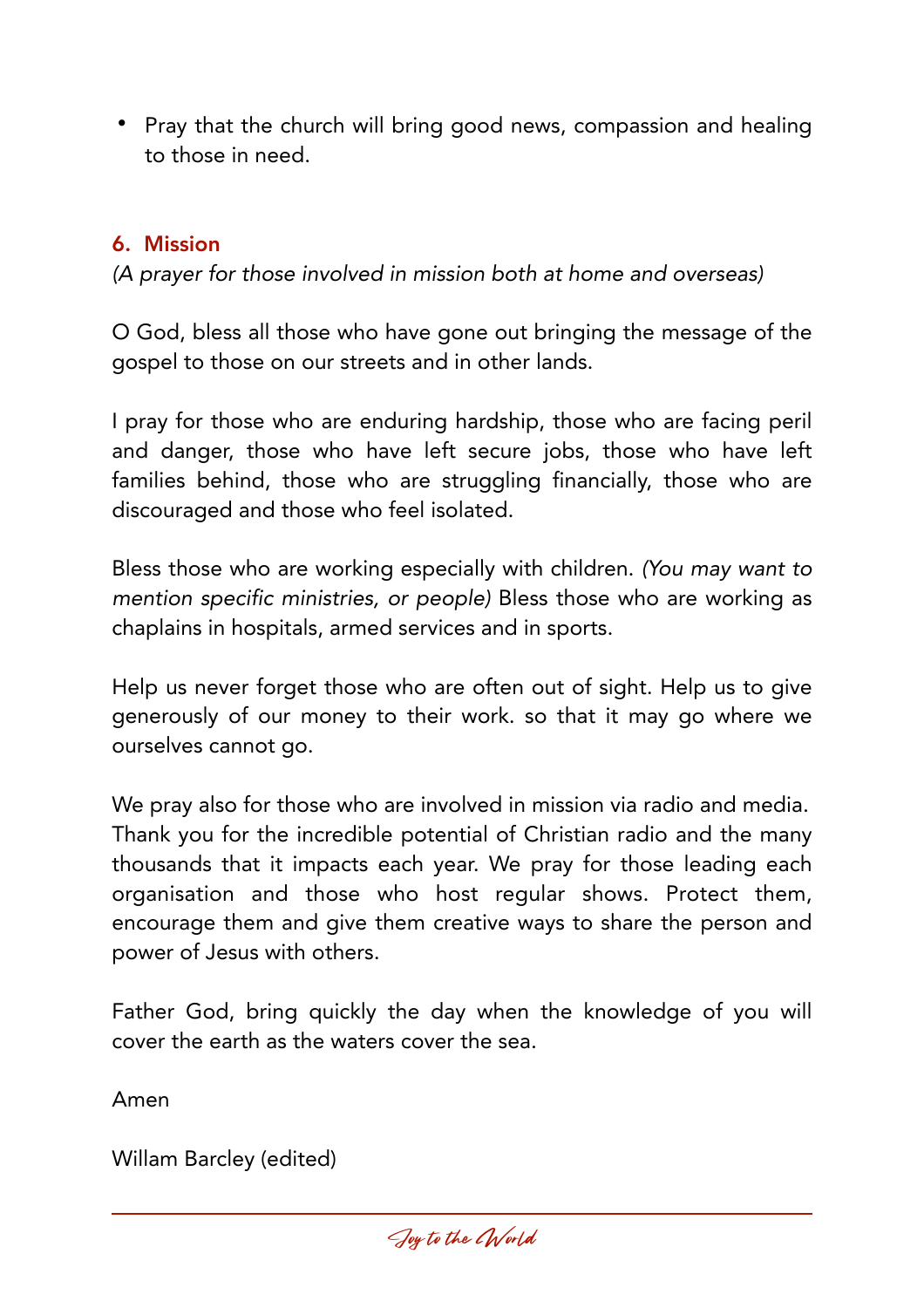## 7. For Friends and Family

Dear Lord, as we cry out to you for our friends and family who do *not yet* know you. Hear the prayers of our hearts. Words cannot express adequately our anguish. Give us the faith to believe that you are able to do immeasurably more than we can possibly imagine.

By the power of your Spirit, we ask you to work in the hearts of those we pray for so that they may turn towards you with repentance, acceptance and declaration.

Help us to never give up on them. Protect us from discouragement and answer our prayers as we pray together with one accord.

Amen

Lester Manley

## 8. Our Land

Heavenly Father, after whom every family in heaven and earth is named. We come to You in the mighty name of the Lord Jesus Christ Your Son and praise You that '*the earth is the LORD's, and everything in it, the world, and all who live in it' (Psalm 24:1).*

We thank You for our land. We thank You for the many blessings we have received through our history: both material and spiritual blessings. We thank You for the heritage of men and women of God from the days of Patrick until now. Truly we have been a blessed land, and we have been a blessing to other nations of the world in the spread of the gospel from these shores, through centuries of missionary endeavour. Once we were known as 'the land of saints and scholars.'

However, we mourn today that we, Your Church, in this land have grown cold and weak and that our people have turned from Your ways.

Joy to the CWorld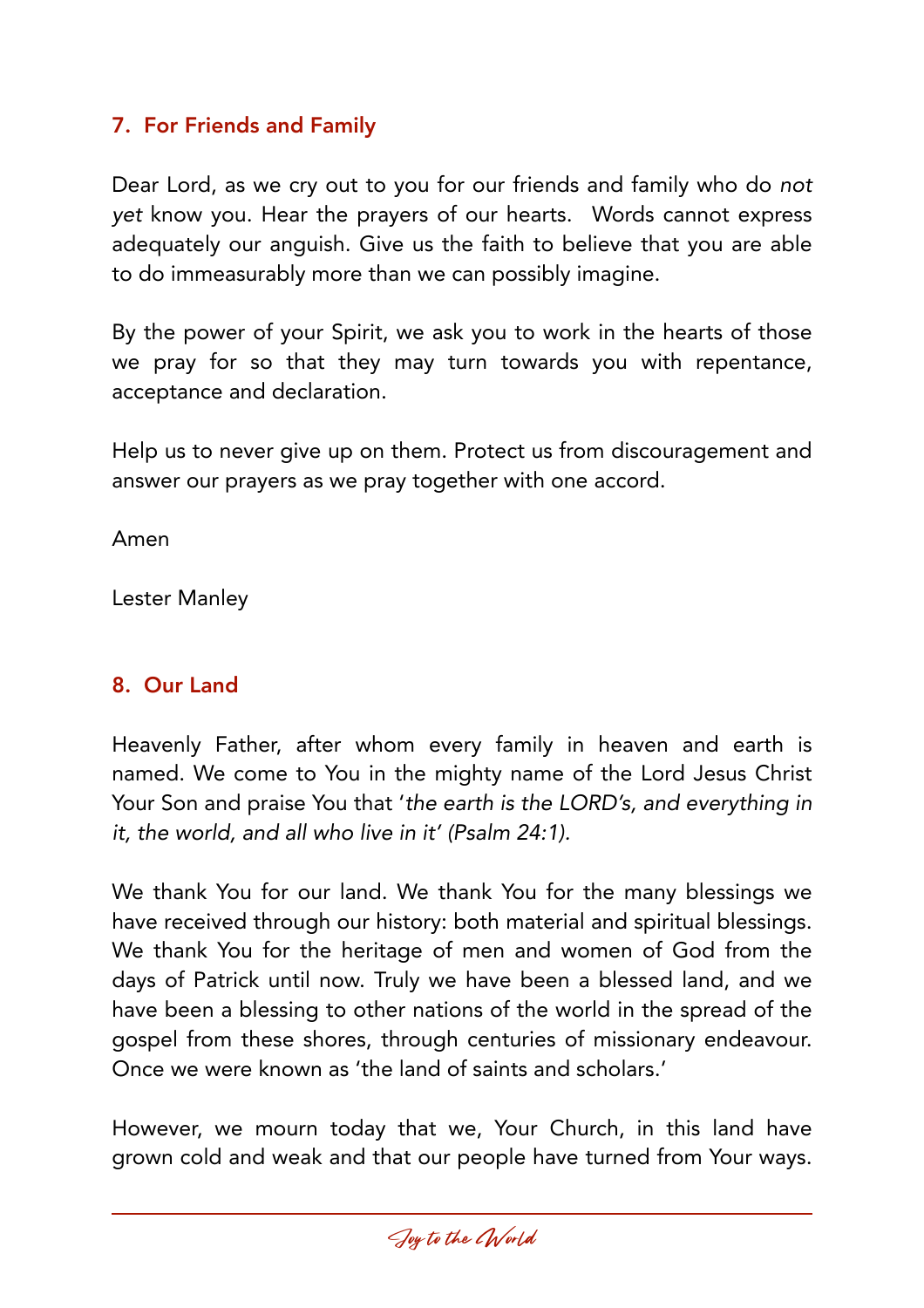We repent and ask for Your mercy and forgiveness through the sacrifice of Jesus Christ.

According to Your promise of 2 Chronicles 7:14 which says, *"If my people who are called by my name will humble themselves, and pray and seek my face, and turn from their wicked ways, then will I hear from heaven, and forgive their sin and heal their land",* we confess our wickedness and repent from all our evil ways (name specific personal sins and sins common in the Church and society).

As we repent, we ask that You would pour out upon Your Church and our society "*times of refreshing from the presence of the Lord" (Acts 3:19).* I pray that we will be renewed as Your people, the lost will be rescued, the sick will be healed, the oppressed will be freed and we will all be filled by Your Holy Spirit. *"Will You not revive us again, that Your people may rejoice in You" (Ps 85:6).* We desperately need a move of Your Spirit among us in our day and generation.

To this we give ourselves now for Your glory God, in the name of our Lord Jesus Christ we pray.

Amen

David Legge

# 9. Practical Activity – Praying for family and friends

*Draw and cut out a 5-pointed star, large enough to put in the window of your home. On one side write 'Jesus' and on the other side write the names of 5 people who you commit to pray for regularly in the run up to Christmas.* 

*Once you have finished, put the star in the window with the word Jesus pointing out into the community and the five names facing you.* 

Joy to the CWorld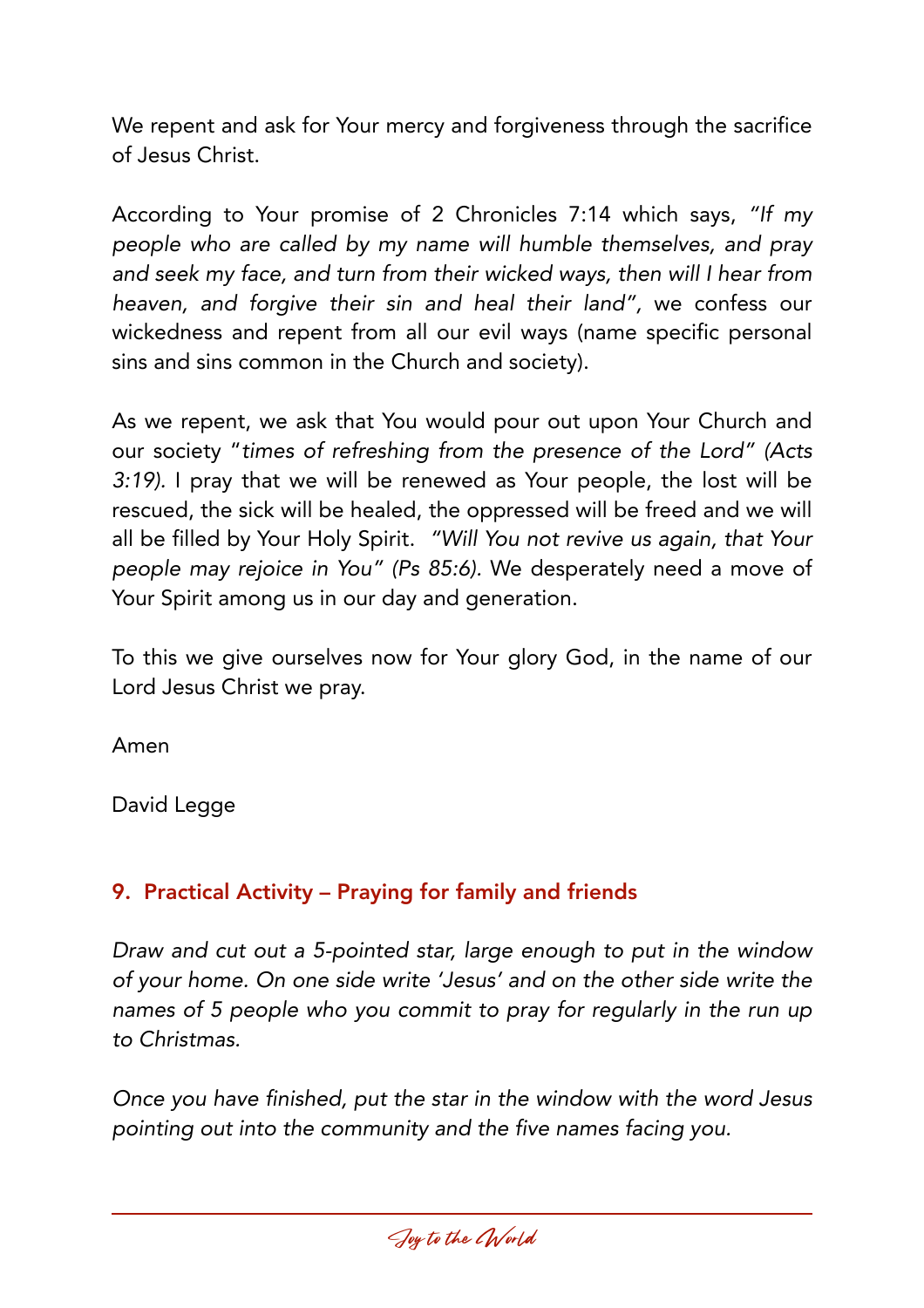Father God,

Thank you for sending your son Jesus to be the light of the world. Thank you for his birth, life, death and resurrection. Thank you Father for the joy of Christmas as you become Emmanuel *'God with us.'* Thank you that you have provided a way for all men to come to you and you are *"not willing that any should perish, but that all should come to repentance" (2 Peter 3:9).* 

Salvation belongs to you; it is your work and yet you have invited me to intercede and pray on behalf of my friends and family.

I now pray for …. (name specific friends and family)

I pray the authority, rule, peace and dominion of the Lord Jesus Christ and the full work of the cross over them. I pray the authority of the Lord Jesus Christ against every evil power coming against them — in Jesus name I come against every foul, unclean spirit, every foul power, addiction, habit and device.

I ask Holy Spirit that you would visit …. (name specific friends and family), convict them of sin, righteousness and judgement, give them a revelation of Jesus Christ and set them free from sin. In Jesus name I come against all the works of the devil that is opposing their salvation.

I know you hear me Father. I pray your love, your peace, your healing and blessing over their lives. Take out the stony heart and replace it with a heart of flesh.

May this Christmas be their first Christmas knowing your Son as both Lord and Saviour.

In Jesus name and for his Glory, Amen

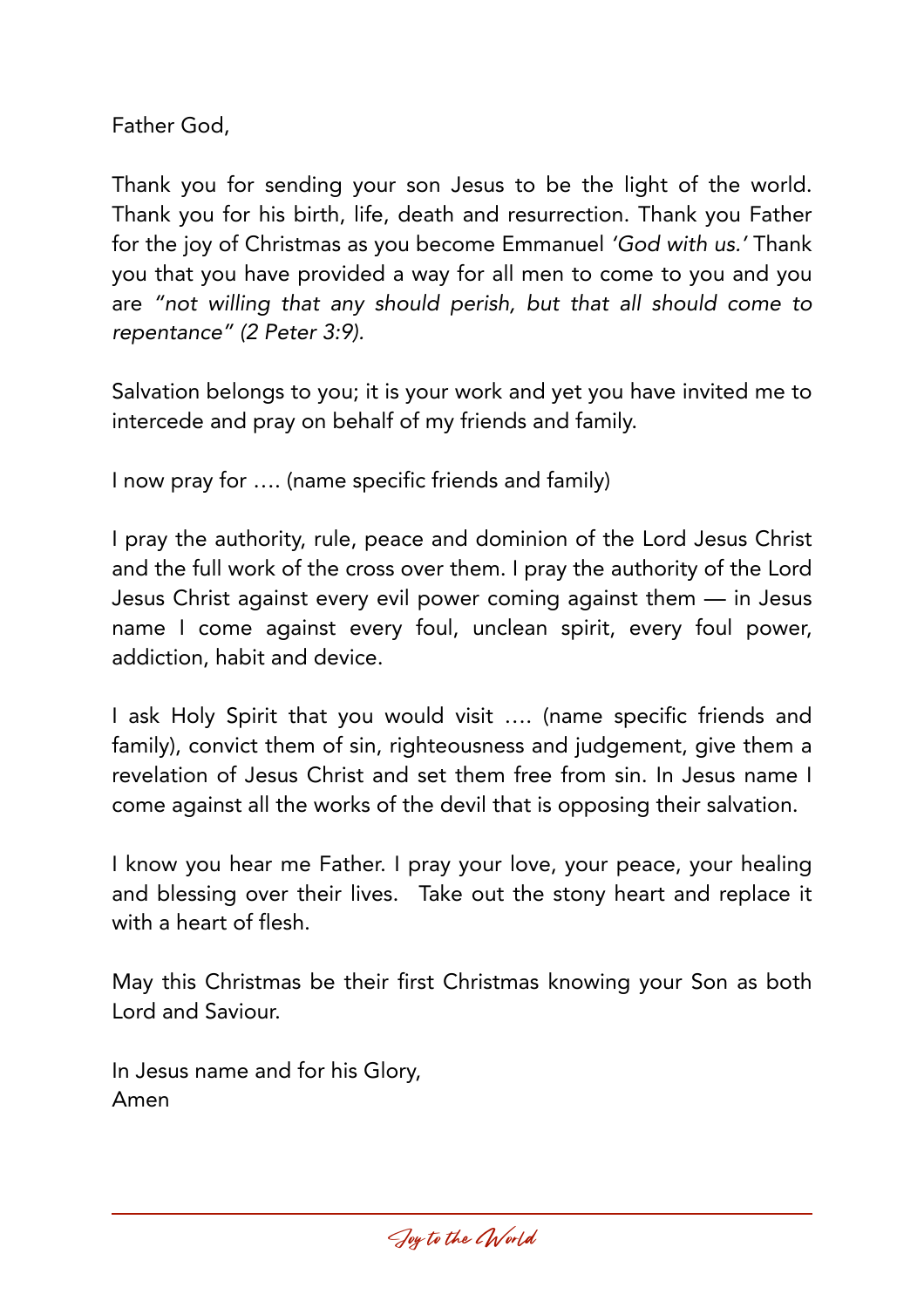#### 10. Blessing others

*'Do to others as you would have them do to you.' Luke 6:31* 

This life really isn't about me, is it, Lord? It's about You. But while I'm in this human body, it's also about others and how I can help them achieve their goals. God, you know how helpful others have been in my life. They were surely Your messengers to keep me on the right road. Now Father, allow me to do for others, what others have done for me. Let me sow seeds where I have already harvested a good crop.

Show me today how I can be a blessing to someone else.

Amen

Hope Lyda

## 11. Spiritual Revival

*Will you not revive us again, that your people may rejoice in you? Show us your unfailing love, Lord, and grant us your salvation. Psalm 85:6-7* 

- Pray that God will renew His church through the power of the Holy Spirit.
- Pray for a spiritual revival throughout the whole land.
- Pray for the Kingdom of God to come.
- Pray for church leaders to be encouraged and given renewed vision.

Roly Heaney

Joy to the CWorld